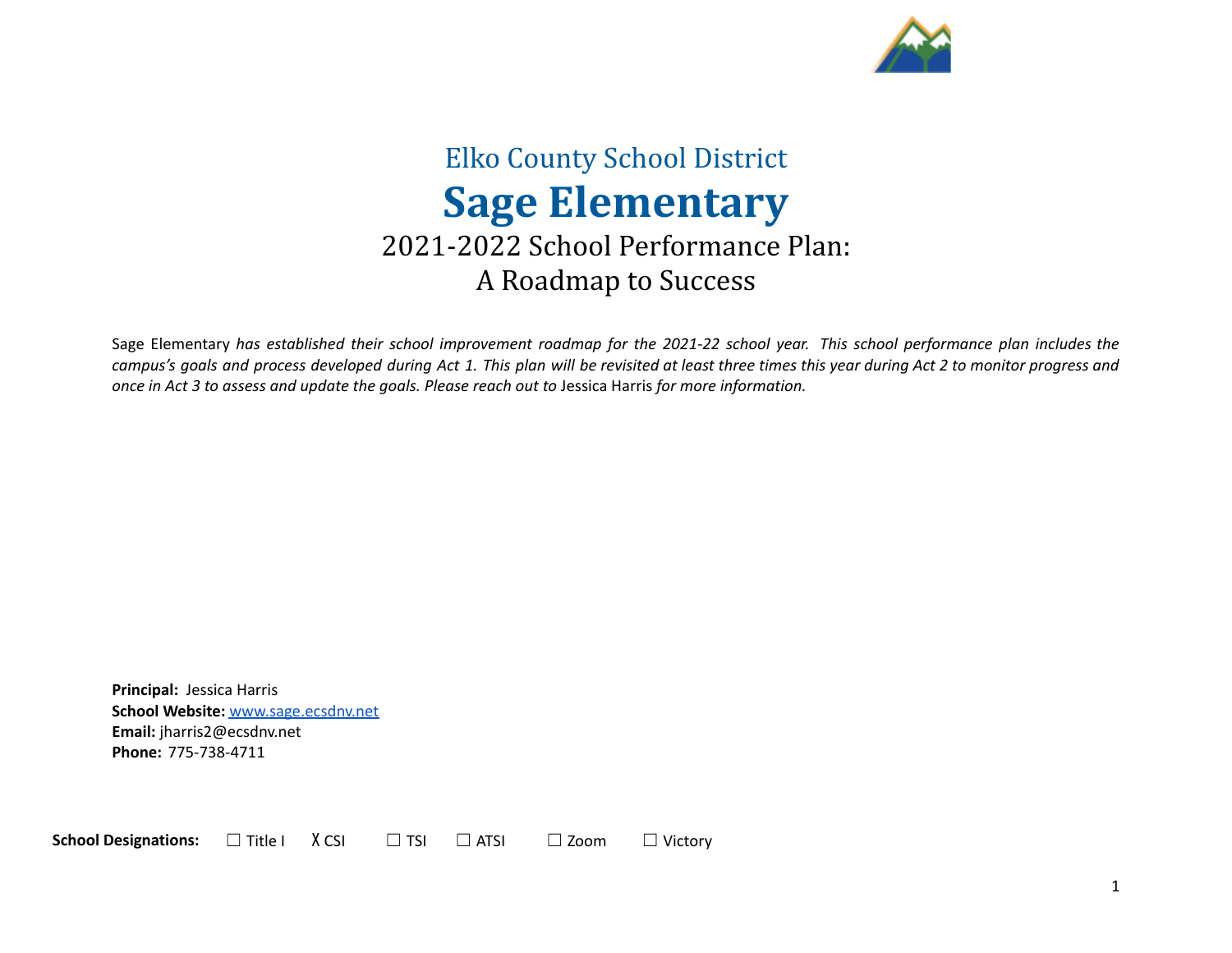

# **School Information**

This section provides an at-a-glance view of the school's enrollment and student performance data. For information about Nevada's Consolidated State Plan, see Every Student [Succeeds](https://doe.nv.gov/uploadedFiles/ndedoenvgov/content/Boards_Commissions_Councils/ESSA_Adv_Group/NevadaSubmittedConsolidatedPlanFinal.pdf) Act (ESSA), and for detailed information about the School and District rating system, see the School [Rating](http://nevadareportcard.nv.gov/DI/MoreDownload?filename=Nevadas%20School%20Rating%20System.pdf) *[Overview.](http://nevadareportcard.nv.gov/DI/MoreDownload?filename=Nevadas%20School%20Rating%20System.pdf)*

| <u>-</u>               |              |                                 |              |                 |              |        |                                   |                                |            |        |            |
|------------------------|--------------|---------------------------------|--------------|-----------------|--------------|--------|-----------------------------------|--------------------------------|------------|--------|------------|
| <b>Enrollment Data</b> |              |                                 |              |                 |              |        |                                   |                                |            |        |            |
|                        | <b>Total</b> | Am $ln/$<br>AK<br><b>Native</b> | <b>Asian</b> | <b>Hispanic</b> | <b>Black</b> | White  | <b>Pacific</b><br><b>Islander</b> | Two or<br><b>More</b><br>Races | <b>IEP</b> | EL     | <b>FRL</b> |
| <b>School</b>          | 366          | 1.37%                           | .27%         | 17.76%          | .55%         | 75.96% | .82%                              | 3.28%                          | 12.57%     | 3.28%  | 42.9%      |
| <b>District</b>        | 10, 247      | 5.85%                           | 0.77%        | 31.39%          | .85%         | 58.5%  | .35%                              | 2.29%                          | 12.85%     | 9.93%  | 44.45%     |
| <b>State</b>           | 496,938      | .82%                            | 5.44%        | 42.69%          | 11.45%       | 31.36% | 1.46%                             | 6.78%                          | 12.68%     | 14.13% | 65.8%      |

|                         | <b>Student Performance Data</b> |             |                 |                 |             |                 |                 |                |             |                 |
|-------------------------|---------------------------------|-------------|-----------------|-----------------|-------------|-----------------|-----------------|----------------|-------------|-----------------|
|                         |                                 | <b>Math</b> |                 |                 |             | <b>ELA</b>      |                 | <b>Science</b> | <b>ELPA</b> |                 |
| <b>Academic</b><br>Year | School/<br><b>District</b>      | Proficiency | Growth<br>(MGP) | Growth<br>(AGP) | Proficiency | Growth<br>(MGP) | Growth<br>(AGP) | Proficiency    | Proficiency | Growth<br>(AGP) |
|                         | <b>School</b>                   | 38.3%       | 28%             | 22.4%           | 46.7%       | 28%             | 33.9%           | 20%            | 5.5%        | 53.8%           |
| 2018                    | <b>District</b>                 | 37.2%       | 51%             | 34.5%           | 46.1%       | 51%             | 48.9%           | 21.2%          | 11.27%      | 43.1%           |
|                         | <b>School</b>                   | 38.3%       | 28%             | 22.4%           | 46.7%       | 28%             | 33.9%           | 20%            | 9.5%        | 41.4%           |
| 2019                    | <b>District</b>                 | 37.2%       | 51%             | 34.5%           | 46.1%       | 51%             | 48.9%           | 21.2%          | 11.27%      | 43.1%           |
|                         | <b>School</b>                   | 31.7%       | 55.5%           | 31.6%           | 38.7%       | 44.5%           | 36.6%           | 13.6%          | N/A         | N/A             |
| 2020                    | <b>District</b>                 | 25.6%       | 55%             | 30.5%           | 37.3%       | 64%             | 45.6%           | 13.4%          |             |                 |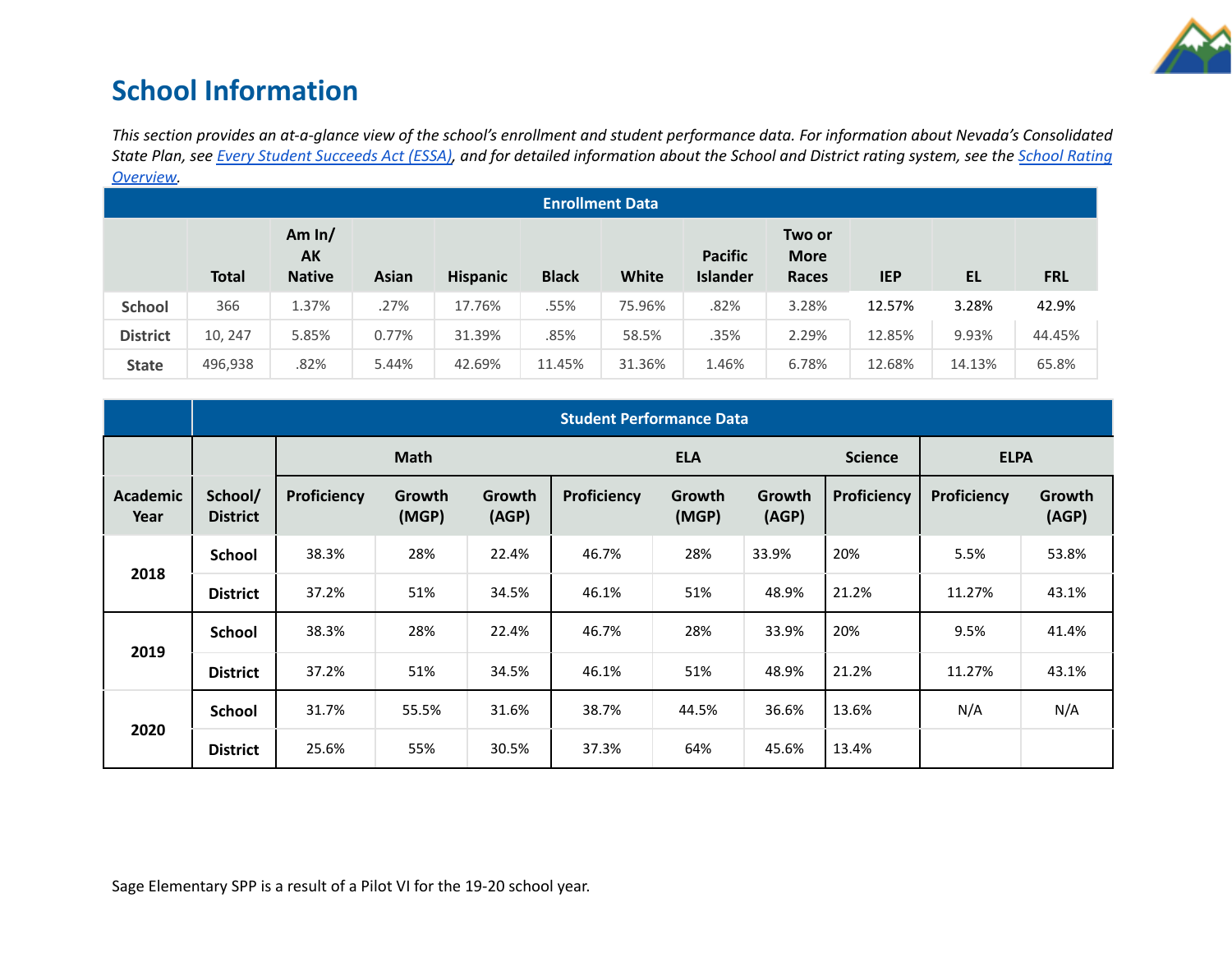

| 4 Year ACGR                                                                                     |    |           |     |  |  |  |
|-------------------------------------------------------------------------------------------------|----|-----------|-----|--|--|--|
| <b>Grad Rate</b><br><b>Grad Rate</b><br><b>Grad Rate</b><br>2018-2019<br>2019-2020<br>2017-2018 |    |           |     |  |  |  |
| <b>School</b>                                                                                   | NА | <b>NA</b> | NA. |  |  |  |
| <b>District</b>                                                                                 |    |           |     |  |  |  |

| <b>School Climate Data</b> |                                                |                      |                         |  |  |  |
|----------------------------|------------------------------------------------|----------------------|-------------------------|--|--|--|
|                            | <b>Cultural &amp; Linguistic</b><br>Competence | <b>Relationships</b> | <b>Emotional Safety</b> |  |  |  |
| <b>School</b>              | 424                                            | 391                  | 372                     |  |  |  |
| <b>District</b>            | 380                                            | 361                  | 347                     |  |  |  |

# **School Continuous Improvement (CI) Team**

The Continuous Improvement Team is made up of a diverse group of school administrators, teachers, staff, caretakers, and students. This team *meets regularly to develop, monitor, and continually respond to the school's teaching and learning needs.*

| <b>Name</b>                                            | <b>Role</b> |
|--------------------------------------------------------|-------------|
| Jessica Harris                                         | Principal   |
| Sadie Goulding                                         | Counselor   |
| Jenn Bixler, Cathy Gevock, Christy Welch, Katie Hammer | Teacher(s)  |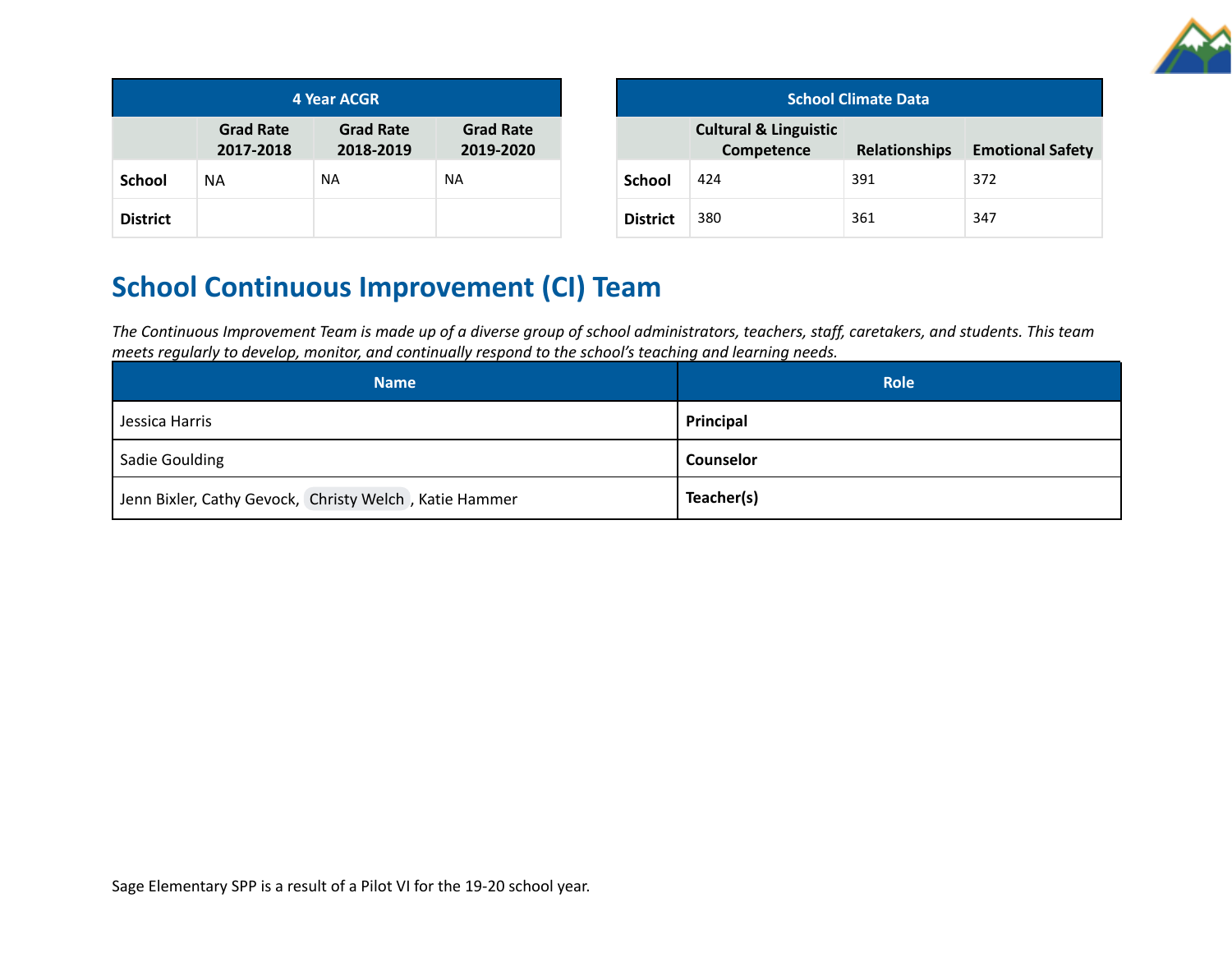

# **School Community Outreach**

| <b>Outreach Event</b>                                                                                               | <b>Date and Time</b>             | <b>Number in</b><br><b>Attendance</b> | <b>Key Takeaways</b>                                                                                                                                                                                                                                                                                                                                                                      |
|---------------------------------------------------------------------------------------------------------------------|----------------------------------|---------------------------------------|-------------------------------------------------------------------------------------------------------------------------------------------------------------------------------------------------------------------------------------------------------------------------------------------------------------------------------------------------------------------------------------------|
| Sage School Performance Plan was piloted in 2020-2021 and an<br>outreach was not planned for the 21-22 school year. |                                  |                                       |                                                                                                                                                                                                                                                                                                                                                                                           |
| Open House                                                                                                          | August 25th, 5:00                | 300                                   | Parents & students want to be back in<br>school full time for a normal school<br>year. A phone call and a letter were<br>mailed home inviting families to the<br>event. Teachers also used their own<br>platform of communication to invite<br>their families to the event. The<br>principal posted a message on the<br>website and PTA posted an invite on<br>their Facebook page.       |
| <b>Parent Teacher Conferences</b>                                                                                   | November 3rd &<br>4th-12:00-6:00 | 95%                                   | Parents care about their students'<br>education. We have to be<br>accommodating and allow for<br>non-traditional ways of holding<br>conferences. A phone call letting<br>parents know about conferences was<br>scheduled. Teachers also used their<br>own platform of communication to<br>invite their families to the event. The<br>PTA posted a notification on their<br>Facebook page. |

*This section highlights outreach events facilitated by the school to engage students, regarding school partner.*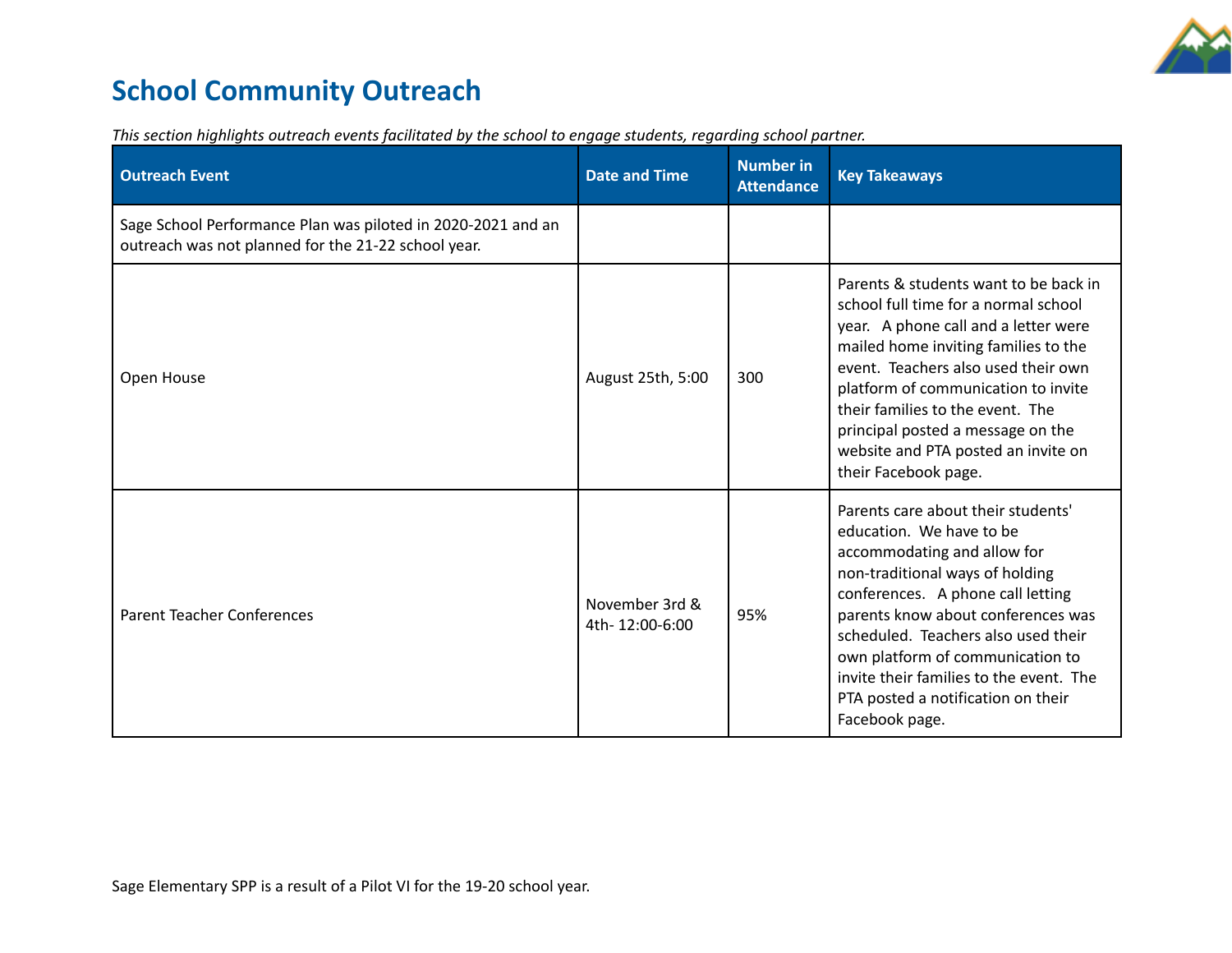

## **Inquiry Area 1 - Student Success Part A**

| <b>Student Success</b>         |                                                                                                                                                                                                                                                                                                                                                                                                                                                                                                                                                                                                                                                                                  |                                                                                               |                                           |  |  |  |
|--------------------------------|----------------------------------------------------------------------------------------------------------------------------------------------------------------------------------------------------------------------------------------------------------------------------------------------------------------------------------------------------------------------------------------------------------------------------------------------------------------------------------------------------------------------------------------------------------------------------------------------------------------------------------------------------------------------------------|-----------------------------------------------------------------------------------------------|-------------------------------------------|--|--|--|
|                                | <b>Student Performance</b>                                                                                                                                                                                                                                                                                                                                                                                                                                                                                                                                                                                                                                                       | <b>Social and Emotional Learning</b>                                                          | <b>Access to Rigorous Texts and Tasks</b> |  |  |  |
| <b>Data</b><br><b>Reviewed</b> | Nevada School Performance Framework<br>(NSPF), Smarter Balanced Assessment<br>Consortium (SBAC), Measures of<br>Academic Progress (MAP) test, Dynamic<br>Indicators of Basic Early Literacy Skills<br>(DIBELS) assessments, Educational<br>Software for Guiding Instruction (ESGI),<br>the Brigance 3 for our Preschool and<br>Kindergarten students, summative<br>assessments (common between grade<br>levels).                                                                                                                                                                                                                                                                 | Sage Elementary School Improvement<br>Survey, WIN (What I Need, School Wide<br>Intervention). | Teacher/Administrator Observation Data    |  |  |  |
| Problem<br><b>Statement</b>    | Fall MAP data shows that many students entering kindergarten at Sage perform significantly below grade level benchmarks.<br>SBAC data tells us that less than half the students in third and fourth grade are proficient in reading and math.                                                                                                                                                                                                                                                                                                                                                                                                                                    |                                                                                               |                                           |  |  |  |
| <b>Critical Root</b><br>Causes | Fall MAP data shows that many students entering kindergarten at Sage perform significantly below grade level benchmarks.<br>SBAC data tells us that more than half the students in third and fourth grade are not proficient in reading and math. Based on<br>the data, the challenges are not only to support students in meeting expected growth, but to exceed the expected growth in<br>order to "close the gap." Furthermore, students were out of school for significant periods of time during the last year and a<br>half due to the COVID-19 pandemic. Students were unable to attend after school tutoring or receive targeted interventions<br>during the school day. |                                                                                               |                                           |  |  |  |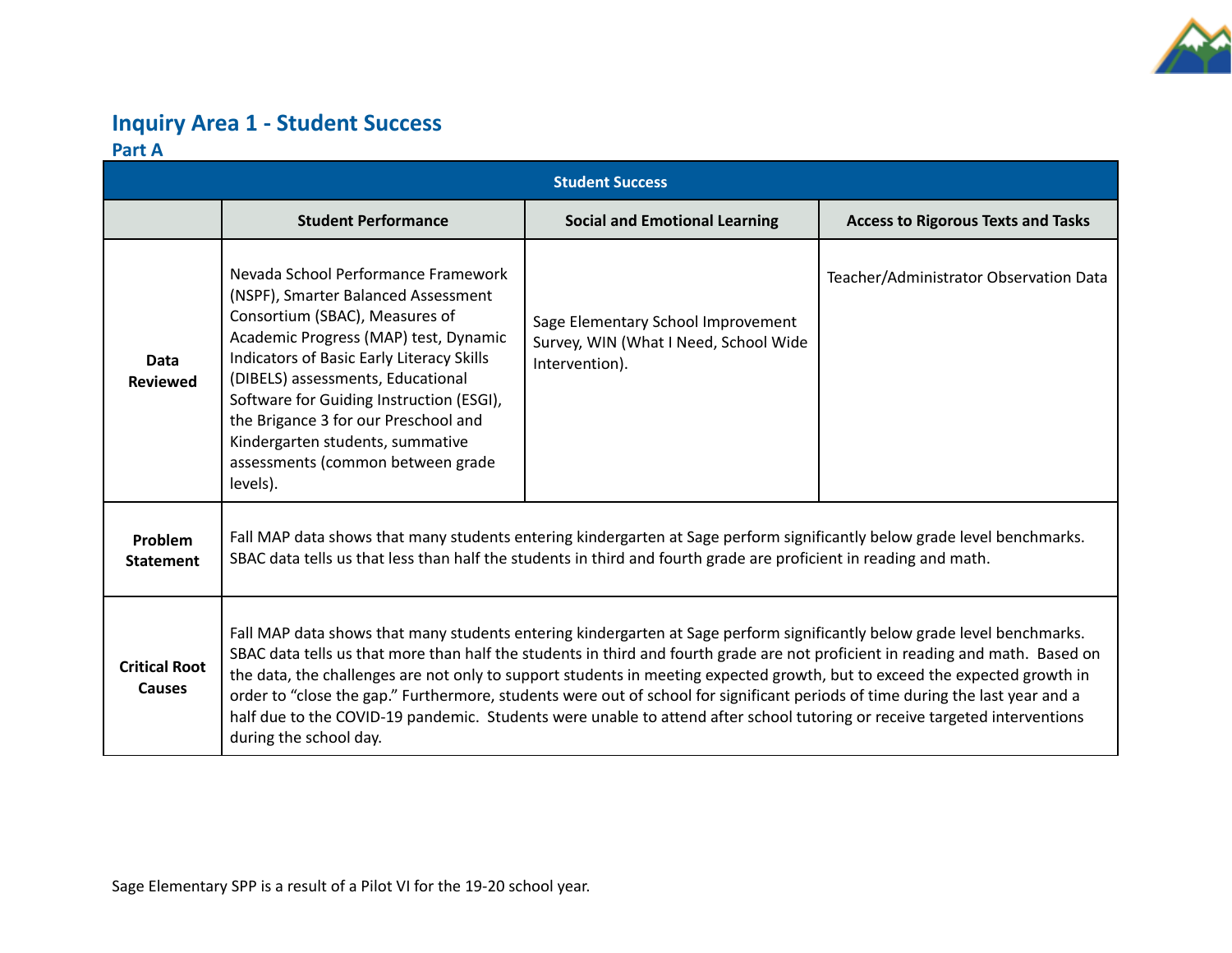

| Part B                                                                                                                                                                                                                                                                                                                                                                                                    |                                                                                                                                                                                                                                                                                                                                                                                                                                                                                                                                                |  |  |  |  |  |
|-----------------------------------------------------------------------------------------------------------------------------------------------------------------------------------------------------------------------------------------------------------------------------------------------------------------------------------------------------------------------------------------------------------|------------------------------------------------------------------------------------------------------------------------------------------------------------------------------------------------------------------------------------------------------------------------------------------------------------------------------------------------------------------------------------------------------------------------------------------------------------------------------------------------------------------------------------------------|--|--|--|--|--|
| <b>Student Success</b>                                                                                                                                                                                                                                                                                                                                                                                    |                                                                                                                                                                                                                                                                                                                                                                                                                                                                                                                                                |  |  |  |  |  |
| <b>School Goal:</b><br>Currently, 35.5% of students at Sage are proficient in reading. By spring of<br>21-22, 42.5% of students will be proficient in reading. Additionally, 33.3%<br>of students at Sage are proficient in math. By spring of 21-22, 38.3% of<br>students will be proficient in math. These goals will be measured by the<br>Spring NWEA Measures of Academic Progress (MAP) assessment. | <b>Aligned to Nevada's STIP Goal:</b><br>Goal 1: All students have access to effective educators.<br>Goal 2: All students experience continued academic growth.<br>Goal 3: All students have access to new and continued<br>educational opportunities supported by funding that is<br>administered transparently, consistently, and in accordance<br>with legislative or grant guidelines.<br>Goal 4: All students and adults learn and work together in<br>safe environments where identities and relationships are<br>valued and celebrated. |  |  |  |  |  |
| <b>Improvement Strategy:</b><br>The contract of the contract of the contract of the contract of the contract of $\mathcal{A}$                                                                                                                                                                                                                                                                             |                                                                                                                                                                                                                                                                                                                                                                                                                                                                                                                                                |  |  |  |  |  |

*Hire two teachers to work as reading interventionists.*

**Evidence Level** (1-Strong; 2-Moderate; 3-Promising; 4-Demonstrates a Rationale)*:* ESSA recommends this intervention category (Solution Tree) as a level 3. Sage will be using a data based approach to provide targeted *interventions and progress monitoring.*

#### **Intended Outcomes:**

All students will show larger than average growth on progress monitoring measures as well as increase in MAP scores.

### **Action Steps:**

• Maintain a schedule which allows: 1) A common planning time where grade level groups have time to plan collaboratively and develop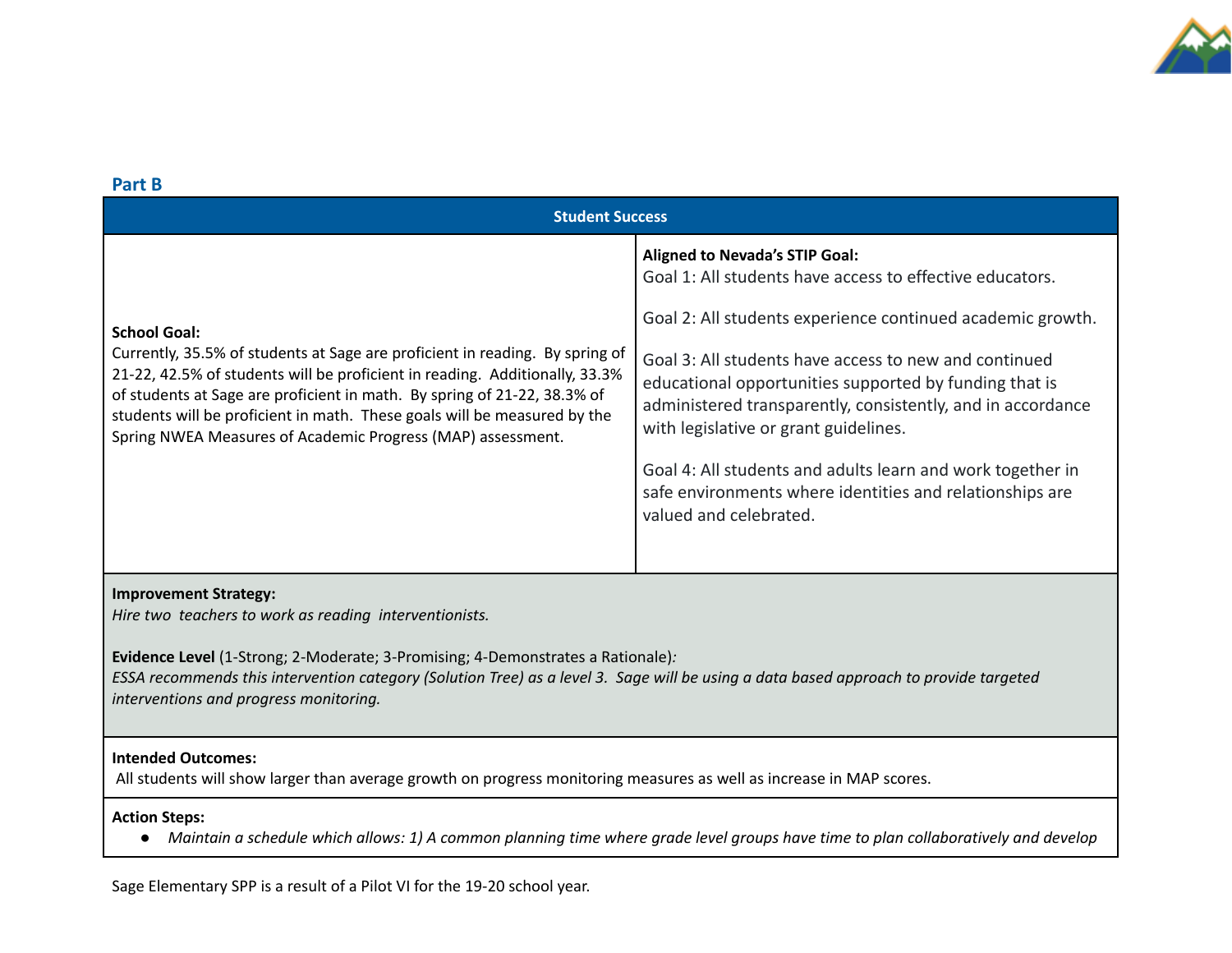

common curriculum, instructional strategies and common assessments. 2) A designated reading, math and intervention block 3)Provide *push in support to classroom teachers and students during the day*

- *● The use of MAPS, Brigance, and appropriate progress monitoring tools such as DIBELS or Wonders*
- *● Continually review and revise current essential content pacing guides in ELA and Math*
- *● Provide teachers with instruction to disseminate MAP data to guide instruction*
- *● Address student needs and instructional practices based on Response to Intervention*
- *● All students will participate in targeted interventions daily*
- *● Utilize two LLCs to assist in targeted reading interventions in grades* K 5
- *● Utilize Heggerty Phonemic Awareness for targeted intervention in grades K-5*
- *● Encourage families to be active participants in the academic and social activities of their students*

#### **Resources Needed:**

- **●** *DIBELS*
- *● Two LLCs*
- *● Brigance*
- *● Common Planning time*
- Educational staff including instructional support teachers (ESL, special ed, two literacy specialists, two RBG3 literacy strategists, dyslexia *strategist, instructional aides, and specials teachers)*
- *● Full time School Counselor*
- *● ESGI*
- *● Learning A-Z*
- *● Renaissance*
- *● Mystery Science*
- *● IXL*
- *● Readworks*
- *● Starfall*
- *● Zearn*
- *● Eureka Math*

### **Challenges to Tackle:**

- **●** *Probable interruptions to in person instruction due to the COVID pandemic*
- **●** *Significant number of student and staff absences due to the COVID pandemic*
- *● Limited time to provide school wide professional development for teachers*
- *● Navigating teaching online as well as in person simultaneously*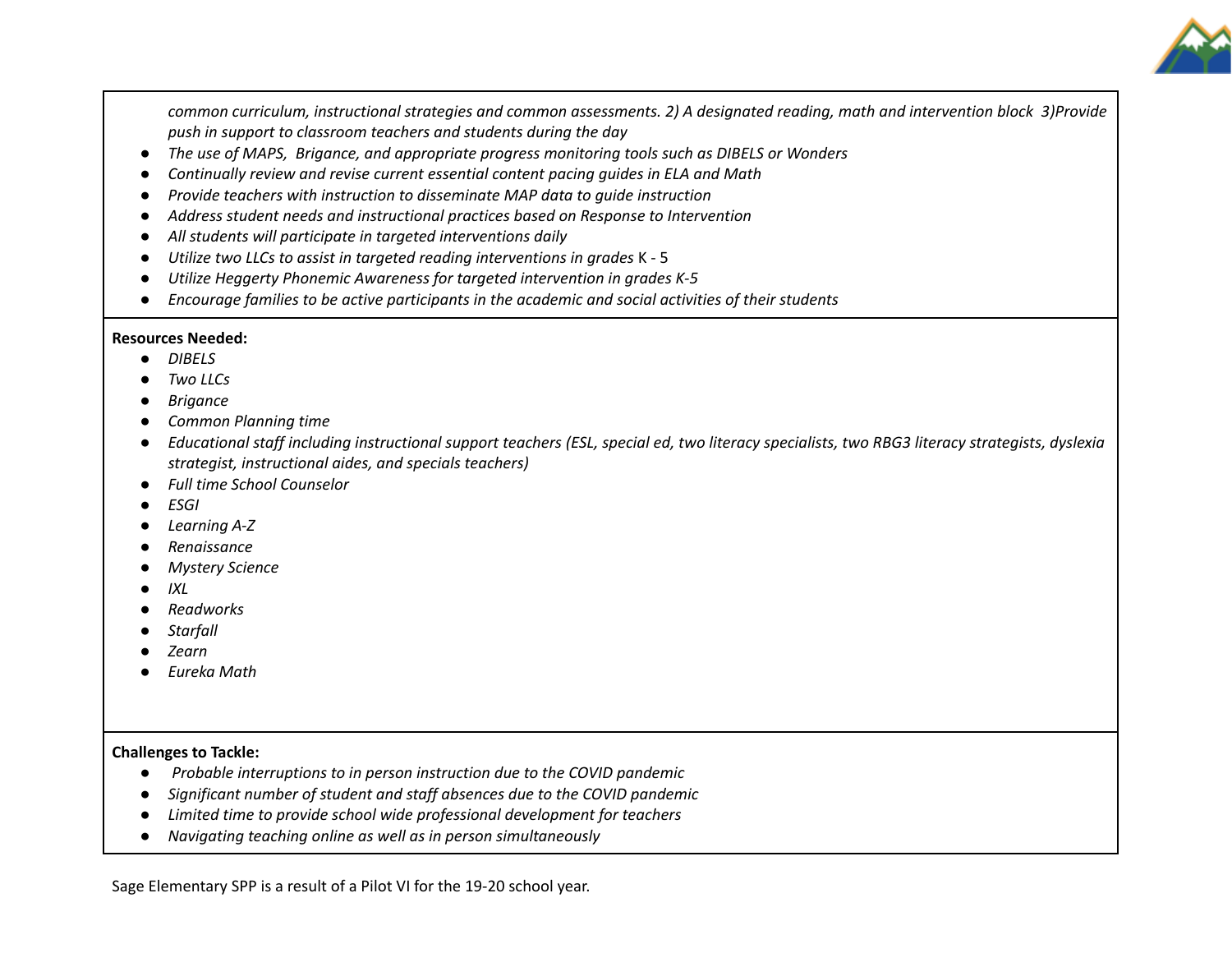

- *● Cost of programs*
- *● Lack of family support*

**Improvement Strategy:** *All students will participate in forty minutes of targeted reading intervention daily.*

**Evidence Level** (1-Strong; 2-Moderate; 3-Promising; 4-Demonstrates a Rationale)*:*

ESSA recommends this intervention category (Solution Tree) as a level 3. Sage will be using a data based approach to provide targeted *interventions and progress monitoring.*

**Intended Outcomes:** All students will show larger than average growth on progress monitoring measures as well as increase in MAP and DIBELS scores.

#### **Action Steps:**

- Maintain a schedule which allows: 1) A common planning time where grade level groups have time to plan collaboratively and develop common curriculum, instructional strategies and common assessments. 2) A designated reading intervention block 3)Specials teachers *will provide math support to classroom teachers and students during the day*
- Staff to identify actionable feedback and implement shifts in instruction to reflect the priorities of the NVACS
- *● The use of MAPS, Brigance, and appropriate progress monitoring tools such as DIBELS or Wonders*
- **●** *Provide teachers with instruction to disseminate MAP data to guide instruction*
- *● Address student needs and instructional practices based on Response to Intervention*
- *● Curriculum learning targets must be identified from the NACS.*
- *● Learning targets must be made a focus of all instruction.*
- *● Learning targets and pacing guides must be continually adjusted and revisited throughout the school year.*
- *● Curriculum learning targets must be accurately assessed through common assessments.*
- *● Utilize two Contracted Reading Interventionist to assist in targeted reading interventions in grades* K 5
- Continue the implementation of Academic Monitoring Plans (AMP's) and other Read By Grade Three (RBG3) requirements

#### **Resources Needed:**

- **●** *DIBELS*
- *● Two LLCs*
- *● Brigance*
- *● Common Planning time*
- Educational staff including instructional support teachers (ESL, special ed, two literacy specialists, two RBG3 literacy strategists, dyslexia *strategist, instructional aides, and specials teachers)*
- *● Full time School Counselor*
- *● ESGI*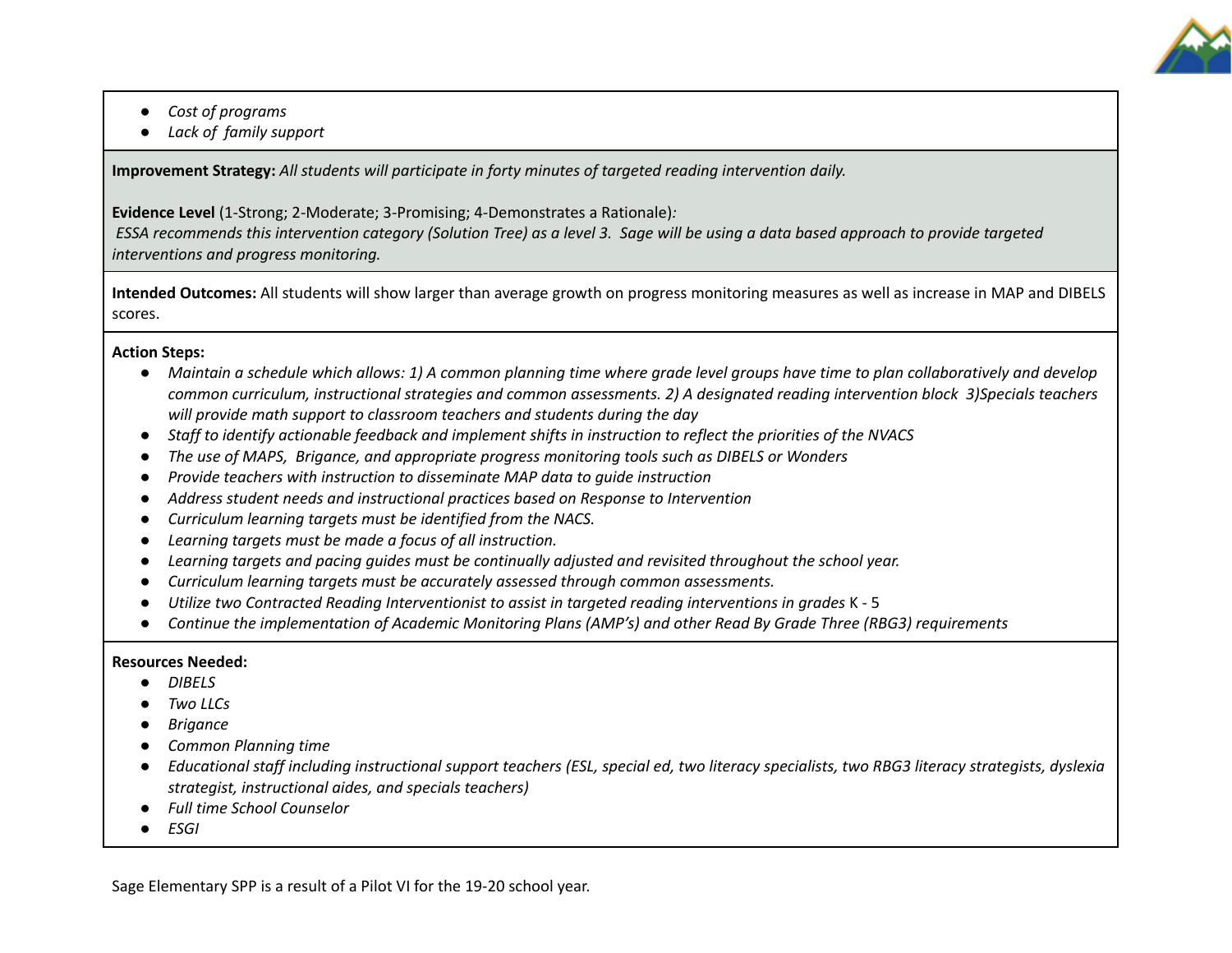

- *● Learning A-Z*
- *● Renaissance*
- *● Mystery Science*
- *● IXL*
- *● Readworks*
- *● Starfall*
- *● Zearn*
- *● Eureka Math*

#### **Challenges to Tackle:**

- **●** *Probable interruptions to in person instruction due to the COVID pandemic*
- **●** *Significant number of student and staff absences due to the COVID pandemic*
- *● Limited time to provide school wide professional development for teachers*
- *● Navigating teaching online as well as in person simultaneously*
- *● Cost of programs*
- *● Lack of family support*

### **Equity Supports. What, specifically, will we do to support the following student groups around this goal?**

English Learners:

- *● Early identification of English Language Learners*
- *● ELL push in support for students in their classroom*
- Language support for students and families (ex. All communications with families will be in the child's native language)

Foster/Homeless:

- *● Early identification of students who are at risk for falling behind in school*
- *● Push in support for students in their classrooms*
- *● Student and Family support through Communities in Schools*
- *● Support through McKinney Vento*

Free and Reduced Lunch:

- *● Early identification of students who are at risk for falling behind in school*
- *● Student and Family support through Communities in Schools*
- Through regular monitoring, student academic progress can be tracked using a progress monitoring process supported by summative *assessments, strategies will be developed which will ensure that students are receiving maximum instructional benefits.*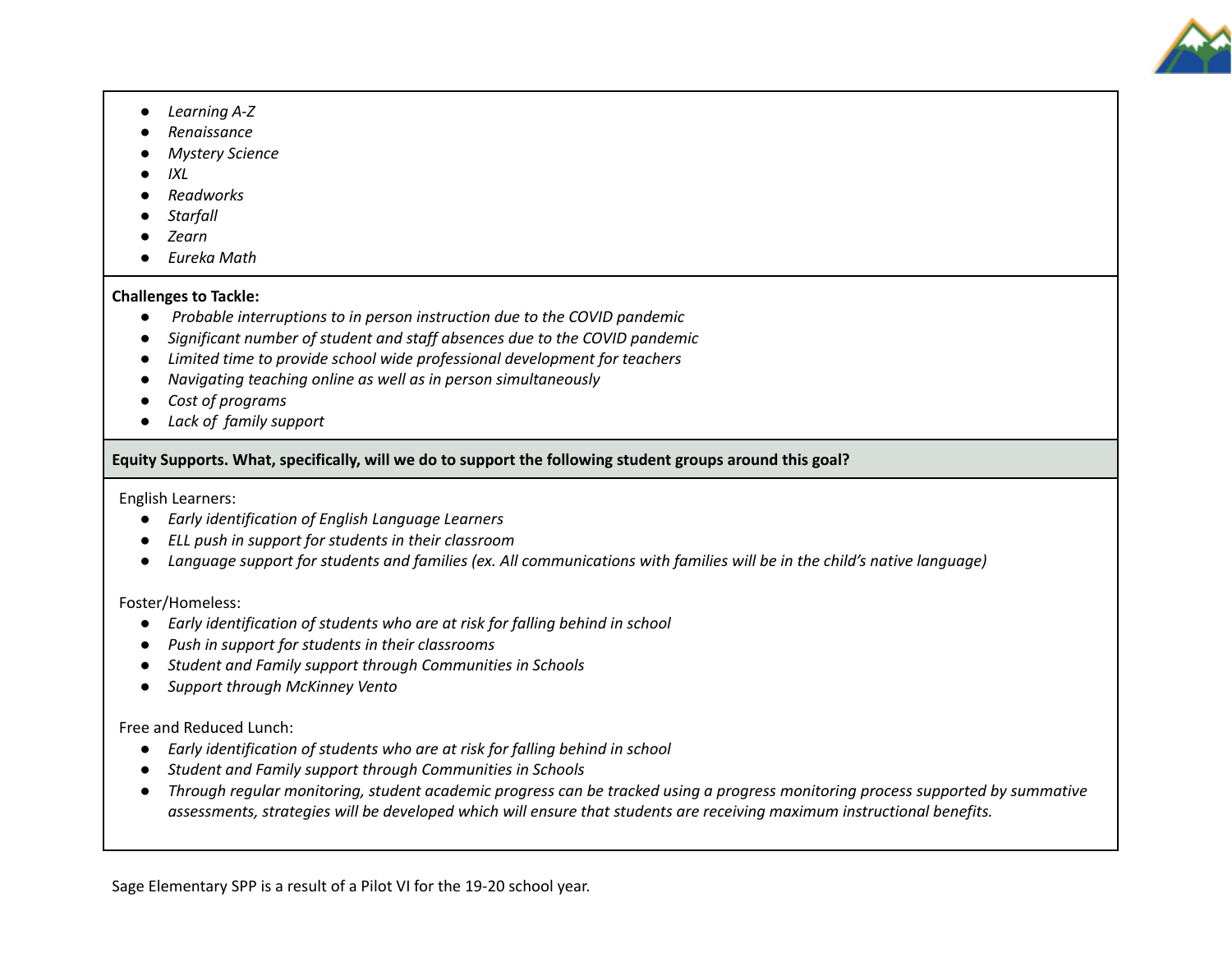

Migrant: *No migrant students attend Sage Elementary*

Racial/Ethnic Minorities:

- *● Student and Family support through Communities in Schools*
- Through regular monitoring, student academic progress can be tracked using a progress monitoring process supported by summative *assessments, strategies will be developed which will ensure that students are receiving maximum instructional benefits.*

Students with IEPs:

- *● All students will participate in targeted interventions daily*
- *● The use of MAPS, Brigance, and appropriate progress monitoring tools such as DIBELS or Wonders*
- *● Push in support for students in their classrooms.*

## **Inquiry Area 2 - Adult Learning Culture**

### **Part A**

| <b>Adult Learning Culture</b> |                                                                                                                                                                                                                                                                             |                                                                                                                            |                                                                                                                                                                                                                         |  |  |  |
|-------------------------------|-----------------------------------------------------------------------------------------------------------------------------------------------------------------------------------------------------------------------------------------------------------------------------|----------------------------------------------------------------------------------------------------------------------------|-------------------------------------------------------------------------------------------------------------------------------------------------------------------------------------------------------------------------|--|--|--|
|                               | <b>Instructional Practice</b>                                                                                                                                                                                                                                               | <b>Instructional Leadership</b>                                                                                            | <b>Systems and Structures that Support</b><br><b>Continuous Improvement</b>                                                                                                                                             |  |  |  |
| Data<br><b>Reviewed</b>       | NEPF (Nevada Educator Performance,<br>Framework), Grade level PLC notes,<br>Grade Level Pacing Guides, Examples of<br>reading and math lessons, Examples of<br>created common assessments, MAP<br>scores, Bi-weekly DIBELS progress<br>monitoring and benchmarking          | <b>NEPF (Nevada Educator Performance</b><br>Framework), Participation in District<br>Professional Development (NEPF, RBG3) | Common Prep/Planning times for all<br>grade levels, Designated forty minute<br>blocks of targeted intervention,<br>Intervention Push - In support,<br>LLC literacy support, RBG3 Literacy<br>Strategist, Mentor Teacher |  |  |  |
| Problem<br><b>Statement</b>   | Assessment and survey data identify that students are significantly below typical data trends at Sage. There is a significant<br>need for targeted intervention, RTI, and staff professional development specifically in targeted intervention instructional<br>strategies. |                                                                                                                            |                                                                                                                                                                                                                         |  |  |  |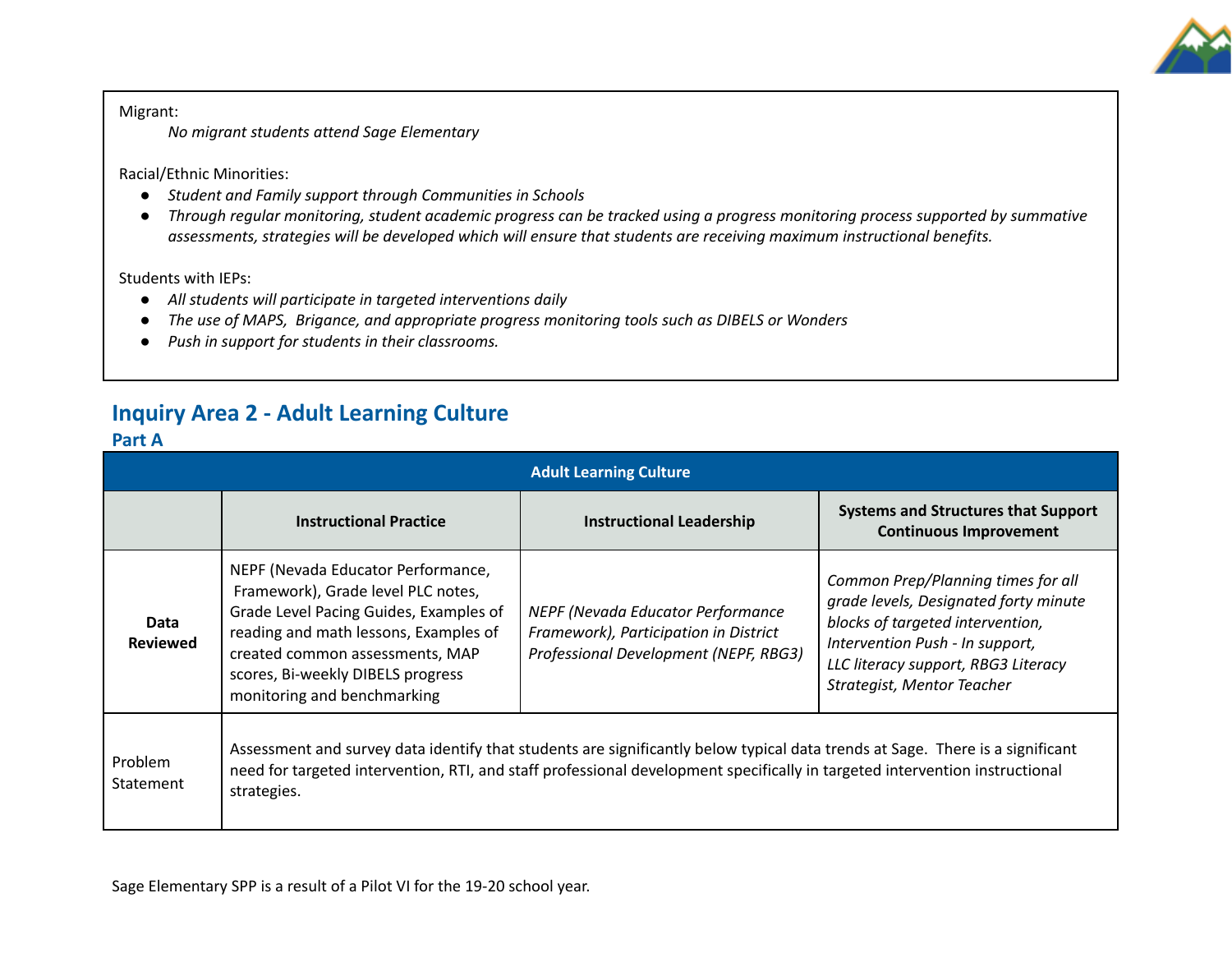

### **Part B**

| <b>Adult Learning Culture</b>                                                                                                                                                                                                                                                                                                        |                                                                                                                                                                                                                                                                                                                                                                                                                                                                                                                                  |  |  |  |  |
|--------------------------------------------------------------------------------------------------------------------------------------------------------------------------------------------------------------------------------------------------------------------------------------------------------------------------------------|----------------------------------------------------------------------------------------------------------------------------------------------------------------------------------------------------------------------------------------------------------------------------------------------------------------------------------------------------------------------------------------------------------------------------------------------------------------------------------------------------------------------------------|--|--|--|--|
| School Goal: A school wide intervention program will be established<br>(following an RTI model). Through support and professional development<br>provided by the interventionist and the RBG3 Literacy Strategist, the<br>number of students on AMP plans will decrease by 25% at the completion<br>of the mid-year MAPS assessment. | <b>STIP Connection:</b><br>Goal 1: All students have access to effective educators.<br>Goal 2: All students experience continued academic growth.<br>Goal 3: All students have access to new and continued<br>educational opportunities supported by funding that is<br>administered transparently, consistently, and in accordance<br>with legislative or grant guidelines.<br>Goal 4: All students and adults learn and work together in<br>safe environments where identities and relationships are<br>valued and celebrated. |  |  |  |  |

**Improvement Strategy:** Hire teachers to provide before and after school tutoring to students who are below grade level in MAPS. Send a teacher from each grade level to a professional development conference on Response to Intervention. *The interventionist will plan school* wide interventions, analyze multiple sources of assessment data to identify students who are performing below grade level in reading and math. School Literacy Strategists will create a basket for each grade level that contains intervention materials to provide tier 1 instruction in *reading.*

**Evidence Level** (1-Strong; 2-Moderate; 3-Promising; 4-Demonstrates a Rationale)*:*

ESSA recommends this intervention category (Solution Tree) as a level 3. Sage will be using a data based approach to provide targeted *interventions and progress monitoring.*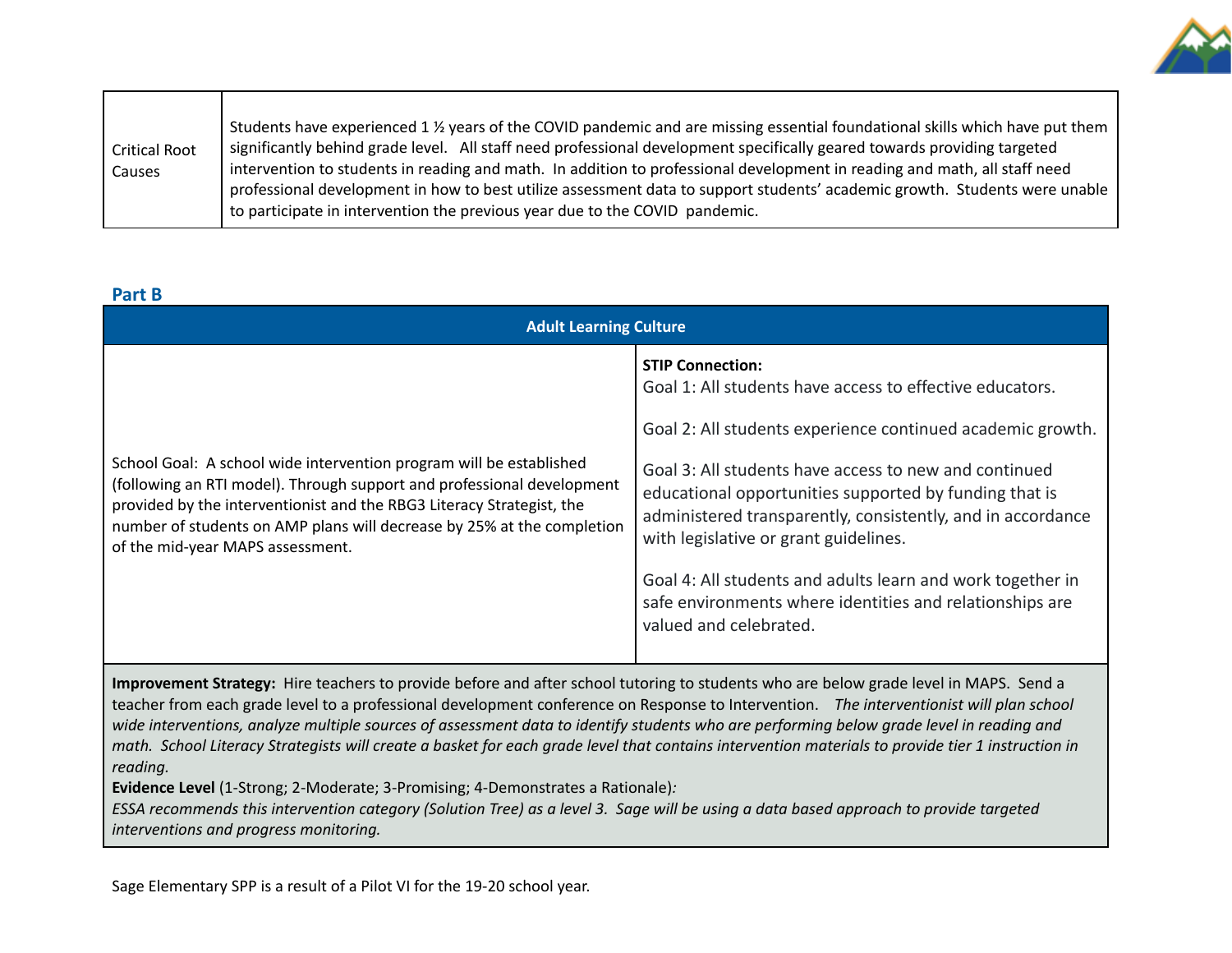

Intended Outcomes: An effective intervention program will be established. At risk students in ELA and Math will be quickly identified. Appropriate targeted interventions will be established for all students in grades K - 5. All student growth will be regularly monitored. Teachers *will use effective intervention strategies to provide instruction to all students.*

#### **Action Steps:**

- Maintain a schedule which allows: 1) A common planning time where grade level groups have time to plan collaboratively and develop common curriculum, instructional strategies and common assessments. 2) A designated reading, math and intervention block *3)Provide push in support to all classroom teachers and students during the day*
- *● The use of MAPS, Brigance, and appropriate progress monitoring tools such as DIBELS or Wonders*
- *● Provide teachers with instruction to disseminate MAP data to guide instruction*
- *● Address student needs and instructional practices based on Response to Intervention*
- Continue the implementation of Academic Monitoring Plans (AMP's) and other Read By Grade Three (RBG3) requirements
- The RBG3 Literacy Strategist will provide professional development for teachers (in Literacy and in the area of maintaining AMPs)
- *● Develop, monitor, and track AMP plans as required by RBG3*
- *● Maintain communication with parents of students who are placed on AMP plans*

#### Resources Needed:

- **●** *DIBELS*
- *● Two Contracted Reading Interventionist*
- *● Brigance*
- *● Common Planning time*
- Educational staff including instructional support teachers (ESL, Special Ed, RBG3 Literacy Strategist, Instructor and Instructional aides
- *● Full time School Counselor*
- *● ESGI*
- *● Learning A-Z*
- *● Literacy Strategists*
- *● Intervention Teachers*

### Challenges to Tackle:

- **●** *Probable interruptions to in person instruction due to the COVID pandemic*
- **●** *Significant number of student absences due to the COVID pandemic*
- *● Limited time to provide school wide in person professional development for teachers*
- *● Adhering to State Mandates with appropriate spacing of students*
- *● Limited time to provide school wide professional development for teachers*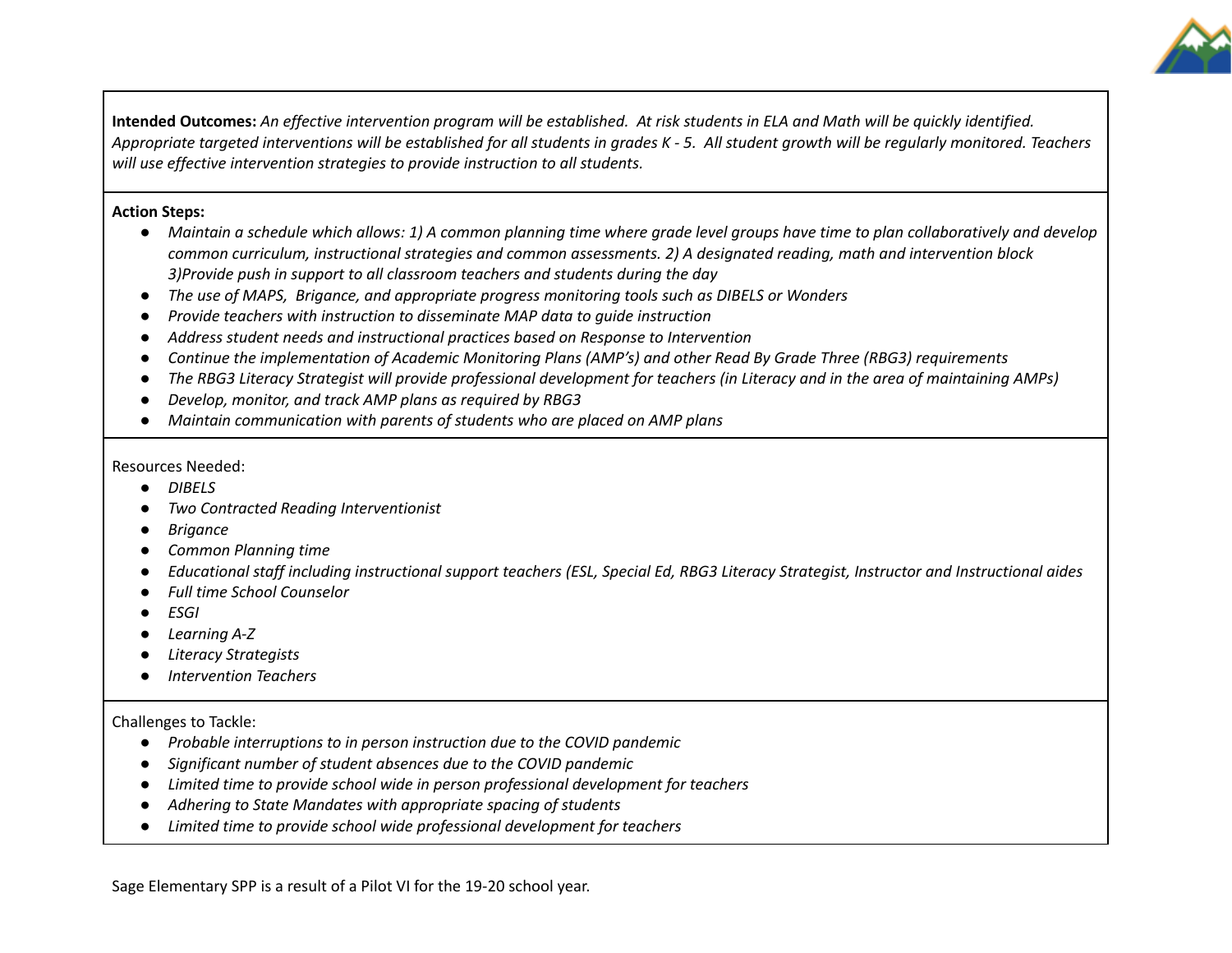

*● Navigating teaching online as well as in person simultaneously*

**Improvement Strategy:** Hire a teacher from each grade level to provide before and/or after school tutoring to students below grade level in math and reading. The teacher hired will track students progress. The teacher will also work with staff members, including the school counselor, support staff, and Read By Grade Three Literacy Strategist, to implement effective intervention instructional strategies.

**Evidence Level** (1-Strong; 2-Moderate; 3-Promising; 4-Demonstrates a Rationale)*:*

ESSA recommends this intervention category (Solution Tree) as a level 3. Southside will be using a data based approach to provide targeted *interventions and progress monitoring.*

Intended Outcomes: An effective intervention program will be established. At risk students in ELA and Math will be quickly identified. Appropriate targeted interventions will be established for all students in grades K - 5. All student growth will be regularly monitored. Teachers *will use effective intervention strategies to provide instruction to all students.*

Action Steps:

- **●** *All students will participate in targeted interventions daily*
- *● The use of MAPS, Brigance, and appropriate progress monitoring tools such as DIBELS or Wonders*
- *● Provide teachers with instruction to disseminate MAP data to guide instruction*
- *● Address student needs and instructional practices based on Response to Intervention*
- Provide professional development and training to teachers in how to develop and maintain AMP plans as required by RBG3

Resources Needed:

- **●** *DIBELS*
- *● Two Contracted Reading Interventionists*
- *● Brigance*
- *● Common Planning time*
- *● Educational staff including instructional support teachers (ESL, Special Ed, RBG3 Literacy Strategist*
- *● ESGI*
- *● Learning A-Z*
- *● Intervention Teacher*

Challenges to Tackle:

- **●** *Probable interruptions to in person instruction and/or after school tutoring due to the COVID pandemic*
- **●** *Significant number of student and staff absences due to the COVID pandemic*
- *● Limited time to provide in person school wide professional development for teachers*
- *● Navigating teaching online as well as in person simultaneously*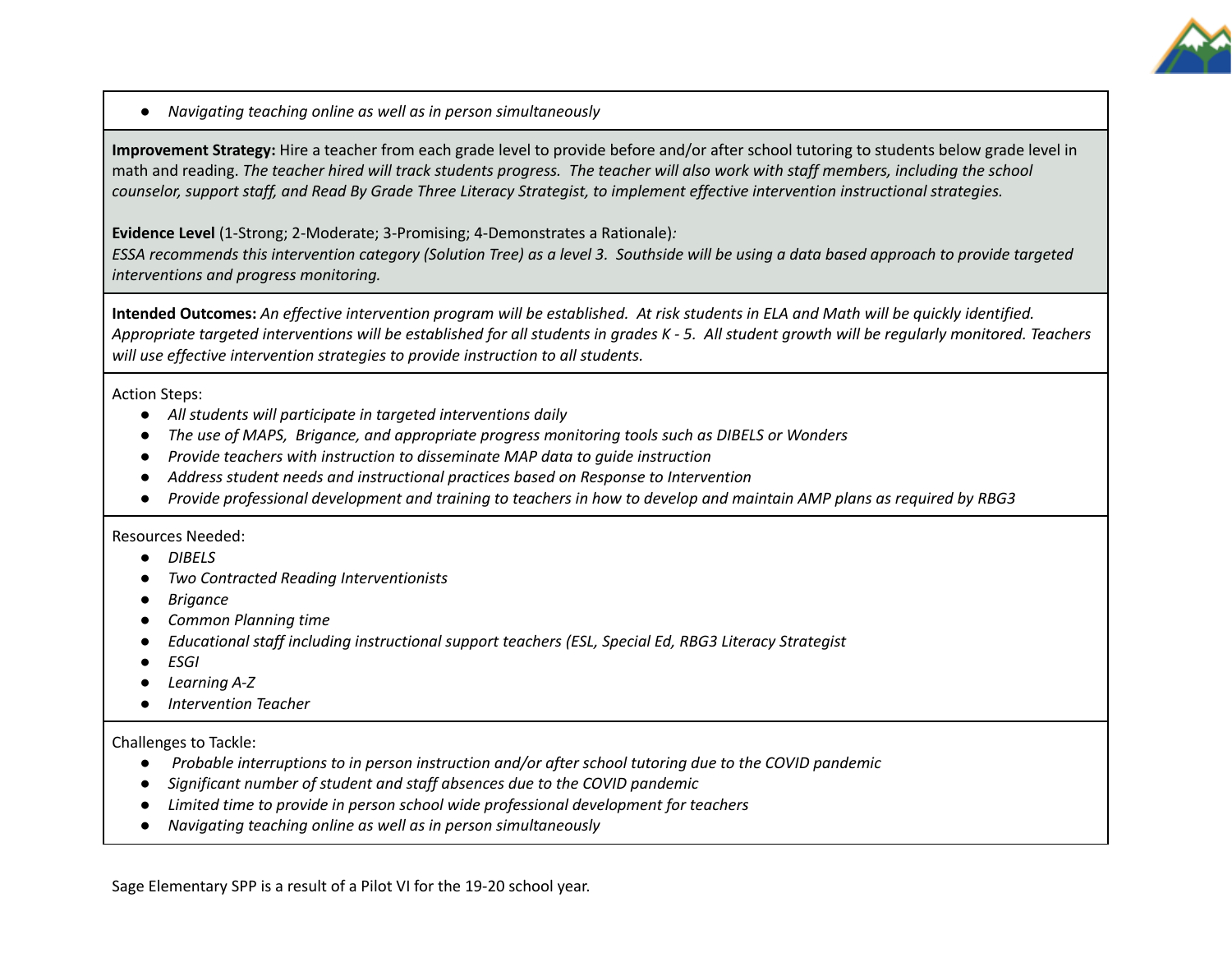

**Equity Supports. What, specifically, will we do to support the following student groups around this goal?**

English Learners:

- *● Early identification of English Language Learners*
- *● ELL push in support for students in their classroom*
- Language support for students and families (ex. All communications with families will be in the child's native language)

### Foster/Homeless:

- *● Early identification of students who are at risk for falling behind in school*
- *● Push in support for students in their classrooms*
- *● Student and Family support through Communities in Schools*
- *● Support through McKinney Vento*

Free and Reduced Lunch:

- *● Early identification of students who are at risk for falling behind in school*
- *● Student and Family support through Communities in Schools*
- Through regular monitoring, student academic progress can be tracked using a progress monitoring process supported by summative *assessments, strategies will be developed which will ensure that students are receiving maximum instructional benefits.*

Migrant:

*No migrant students attend Sage Elementary*

Racial/Ethnic Minorities:

- *● Student and Family support through Communities in Schools*
- Through regular monitoring, student academic progress can be tracked using a progress monitoring process supported by summative *assessments, strategies will be developed which will ensure that students are receiving maximum instructional benefits.*

Students with IEPs:

- *● All students will participate in targeted interventions daily*
- *● The use of MAPS, Brigance, and appropriate progress monitoring tools such as DIBELS or Wonders*
- *● Push in support for students in their classrooms.*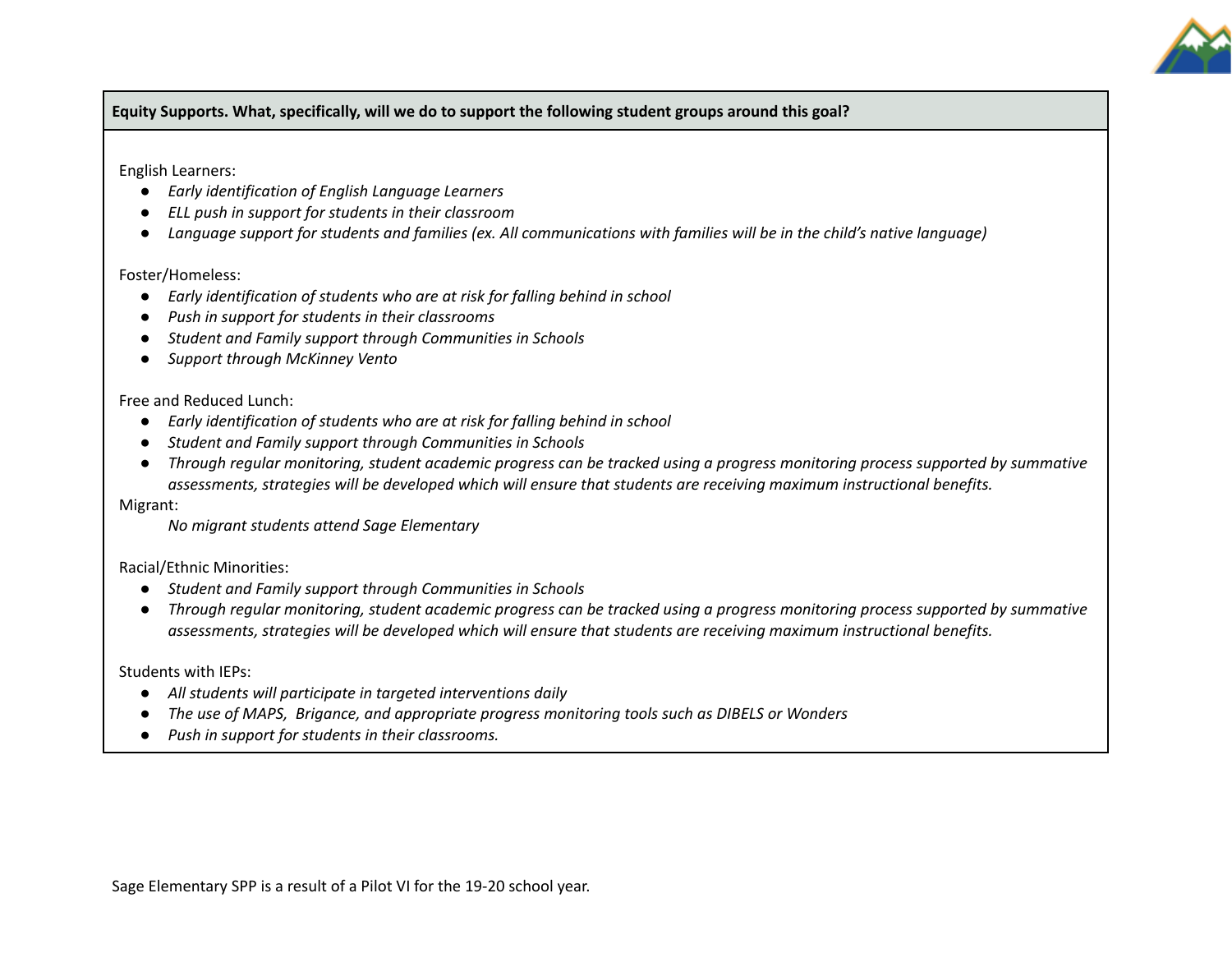

## **Inquiry Area 3 - Connectedness**

### **Part A**

| <b>Connectedness</b>                  |                                                                                                                                                                                                                                                                                                                                                                        |                                                                         |                                                     |  |  |  |  |
|---------------------------------------|------------------------------------------------------------------------------------------------------------------------------------------------------------------------------------------------------------------------------------------------------------------------------------------------------------------------------------------------------------------------|-------------------------------------------------------------------------|-----------------------------------------------------|--|--|--|--|
|                                       | <b>Student</b>                                                                                                                                                                                                                                                                                                                                                         | <b>Staff</b>                                                            | <b>Family &amp; Community Engagement</b>            |  |  |  |  |
| Data<br><b>Reviewed</b>               | Nevada SCSEL Survey                                                                                                                                                                                                                                                                                                                                                    | <b>Professional Learning Communities</b><br>agenda topics and questions | Parent Conferences, Open House, and<br>PTA meetings |  |  |  |  |
| Problem<br><b>Statement</b>           | As an SPP committee we noticed a decrease in parent engagement and participation at home.                                                                                                                                                                                                                                                                              |                                                                         |                                                     |  |  |  |  |
| <b>Critical Root</b><br><b>Causes</b> | Students have experienced 1 % years of the COVID pandemic and are missing essential foundational skills which have put them<br>significantly behind grade level. During the 2020-2021 academic year students participated in distance learning, hybrid<br>learning, and regular in person instruction. To bring students up to grade level we need parent involvement. |                                                                         |                                                     |  |  |  |  |

### **Part B**

| <b>Connectedness</b>                                                                                                                                                            |                                                                                                                                                                                                                                                                                                                                                                                                                                  |  |  |  |
|---------------------------------------------------------------------------------------------------------------------------------------------------------------------------------|----------------------------------------------------------------------------------------------------------------------------------------------------------------------------------------------------------------------------------------------------------------------------------------------------------------------------------------------------------------------------------------------------------------------------------|--|--|--|
| <b>School Goal:</b> Students scoring at or below the 40th percentile in MAPS<br>reading and math will decrease by 20% because families are working with<br>their child at home. | <b>STIP Connection:</b><br>Goal 2: All students have access to effective educators.<br>Goal 3: All students experience continued academic<br>growth<br>Goal 5: All students have access to new and continued<br>educational opportunities supported by funding that is<br>administered transparently, consistently, and in<br>accordance with legislative or grant quidelines.<br>Goal 6: All students and adults learn and work |  |  |  |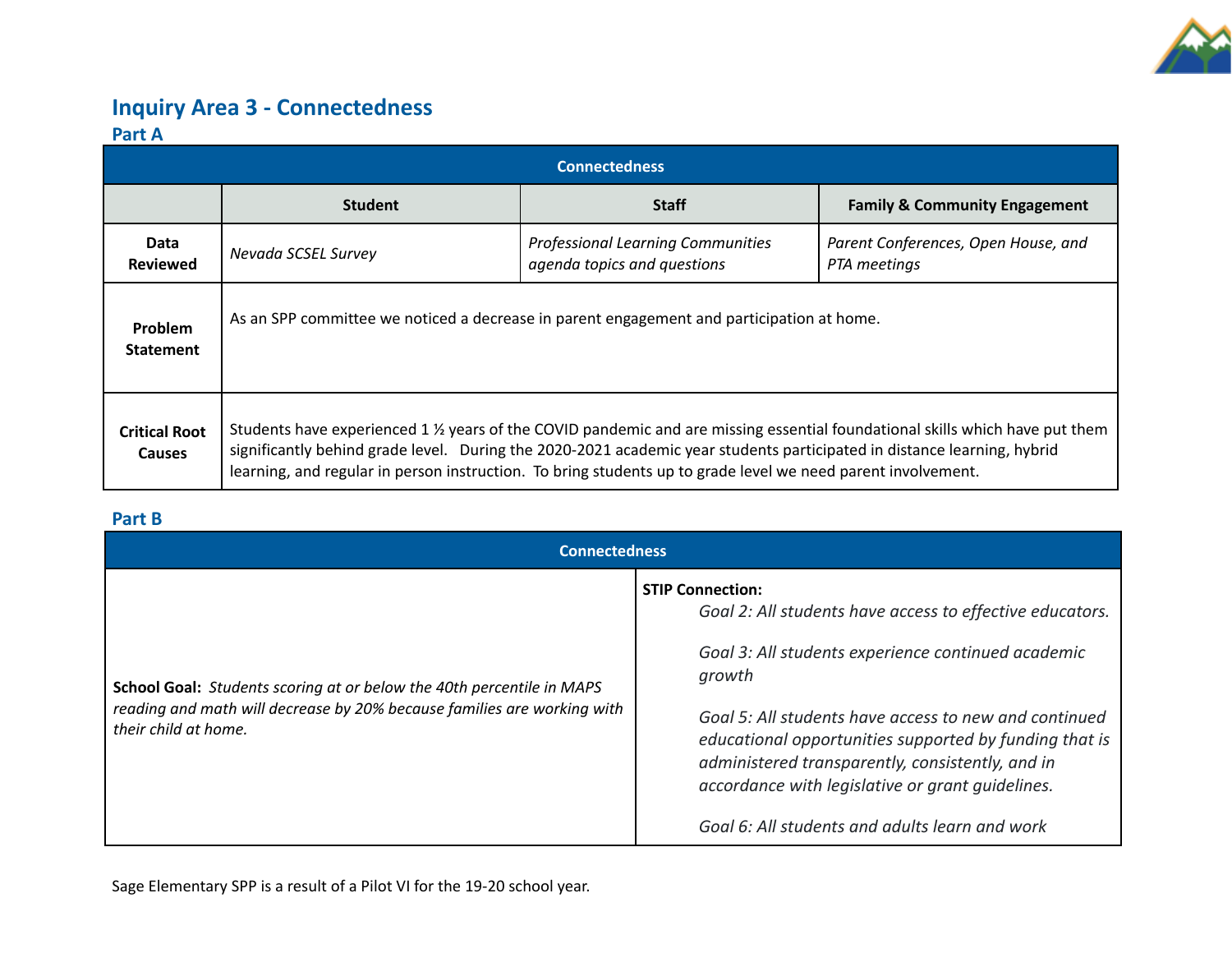

*together in safe environments where identities and relationships are valued and celebrated.*

#### **Improvement Strategy:**

A family engagement night will be hosted by Sage staff. The purpose of the family night will be to make and take games and lessons to easily *implement at home to boost the child's academic progress towards reading and math.*

**Evidence Level** (1-Strong; 2-Moderate; 3-Promising; 4-Demonstrates a Rationale)*:*

ESSA recommends this intervention category (Solution Tree) as a level 3. Sage teachers from each grade level will track participation at the event then survey students and parents to determine if they are utilizing and practicing with the tools made at the engagement night.

Intended Outcomes: Families who participated in the make it-take it night will see an increase in students performance on MAPS testing.

#### **Action Steps:**

- Grade levels will meet to determine what parents will be making and taking in order to boost student achievement
- An invitation will be created to send home and a phone call will go out to families, inviting them to the event
- *● Attendance at the event will be tracked by grade level*
- At least one teacher from each grade level will be present to explain the task and help parents assemble and engage with their child.

#### **Resources Needed:**

- *● A math and reading activity from each grade level*
- *● A book for each student that comes*
- *● Pastries*

#### **Challenges to Tackle:**

- **●** *Limited participation*
- Possibly need to hold multiple events as the year progresses and the skills students need to practice at home change.

## **COORDINATION OF FUNDS TO SUPPORT THE PLAN WITH OTHER PROGRAMS**

| <b>Funding Source</b> | <b>Amount Received for Current</b><br><b>School Year</b> | Purpose(s) for which funds are<br>used | <b>Applicable Goal(s)</b> |
|-----------------------|----------------------------------------------------------|----------------------------------------|---------------------------|
|-----------------------|----------------------------------------------------------|----------------------------------------|---------------------------|